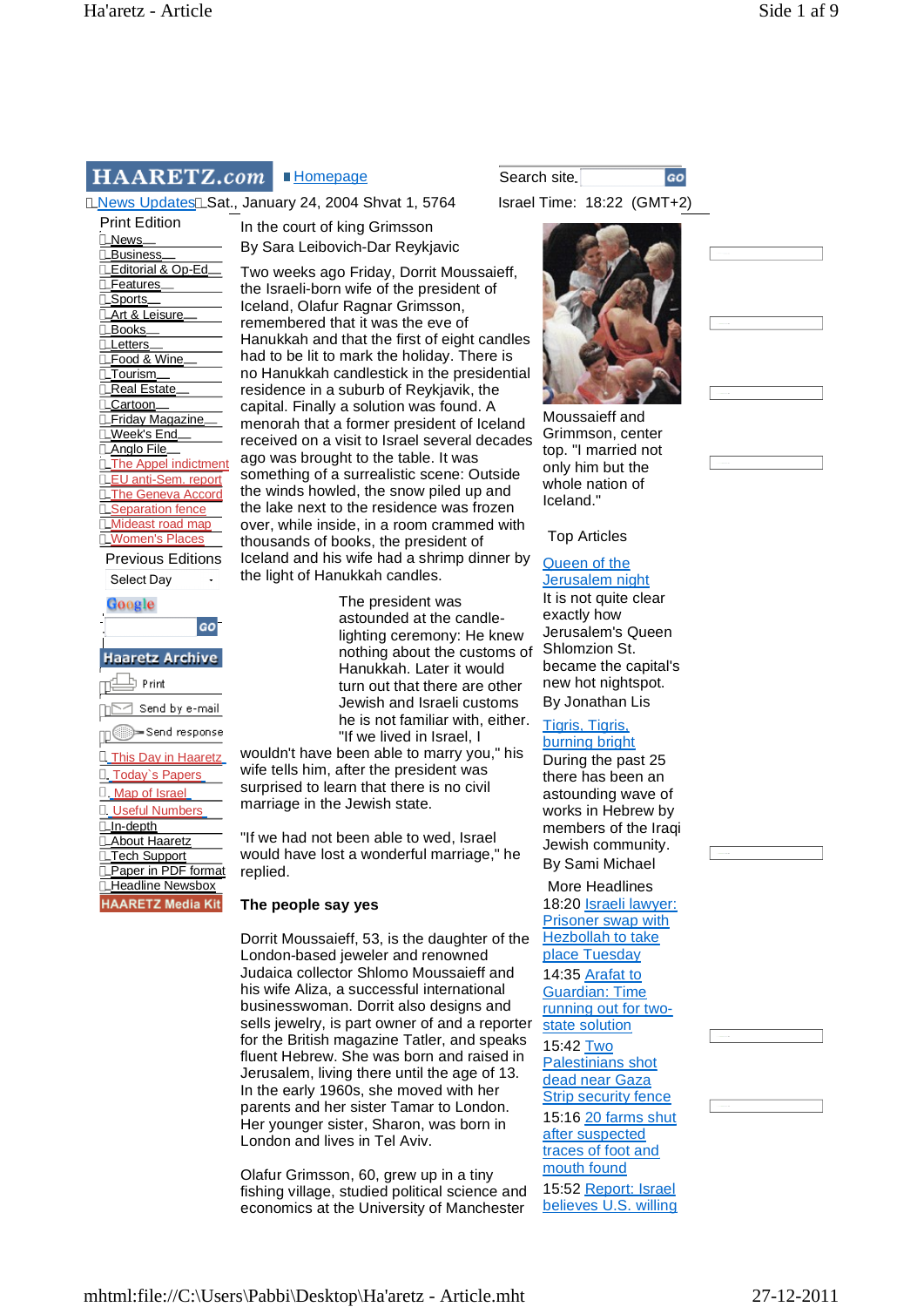and was a professor of political science at the University of Iceland in Reykjavik, as well as a member of parliament and the country's finance minister before being elected president. He and Dorrit met at a lunch in the home of mutual friends in London. "My father was sick and I didn't want to come to the lunch. I didn't even have time to wash my hair," Dorrit Moussaieff recalls. "But fate played a big part here. At first I didn't like him; I kept thinking about my father and all I wanted was for the meal to be over so I could leave, and he kept talking on and on about Iceland. I asked myself why I needed to hear this. He suggested that I write an article about Iceland. `What's to write about?' I replied, `I heard that the only thing you have there is good fish.' I like good food.

"The next day I met him again at a ceremony to commemorate Yehudi Menuchin. I didn't even remember what he looked like. A day later he called and asked when I would be doing the piece on Iceland. I'm still writing it. I fell in love with the country almost before I fell in love with him. He was still a question mark when I already loved Iceland."

She fell in love with him only after they went on a skiing holiday to Aspen, Colorado. The first time he was pretty bad, and Moussaieff wasn't sure he was the one for her, but the second time he reached the bottom of the hill first and she was enthusiastic. "That's important for me," she explains. She is active in a wide range of sports, including calisthenics, swimming, ice surfing, windsurfing, and snow cycling. "I never went to school so I had lots of time to learn all types of sports," she says.

For a year they conducted a secret love affair. "Everyone in Iceland thought I was a student who was coming to visit his daughters," Moussaieff says. "I didn't want the gossip columns to write about us. When there were photographers around, I turned my face away so I wouldn't be in the picture. I didn't even tell my father that I was having an affair with the president of Iceland. I told him Olafur was a professor at the university."

In September 1999, without telling her in advance, Grimsson revealed the existence of the affair in a television interview. He told the 288,000 people of Iceland that he had fallen in love with a rich brunette who lived in a beautiful flat that was filled with antiques in the Chelsea area of London. The nation and Moussaieff were taken by surprise. "He could have told me that he was going to do that," she says. In response, she told the Times of London

to examine PM's plan 15:26 Houses flooded, roads closed in north due to stormy weather 16:01 PM: 'I won't quit'; cops focus on Lod probe

| $\sim$ |  |  |  |
|--------|--|--|--|
|        |  |  |  |
|        |  |  |  |
|        |  |  |  |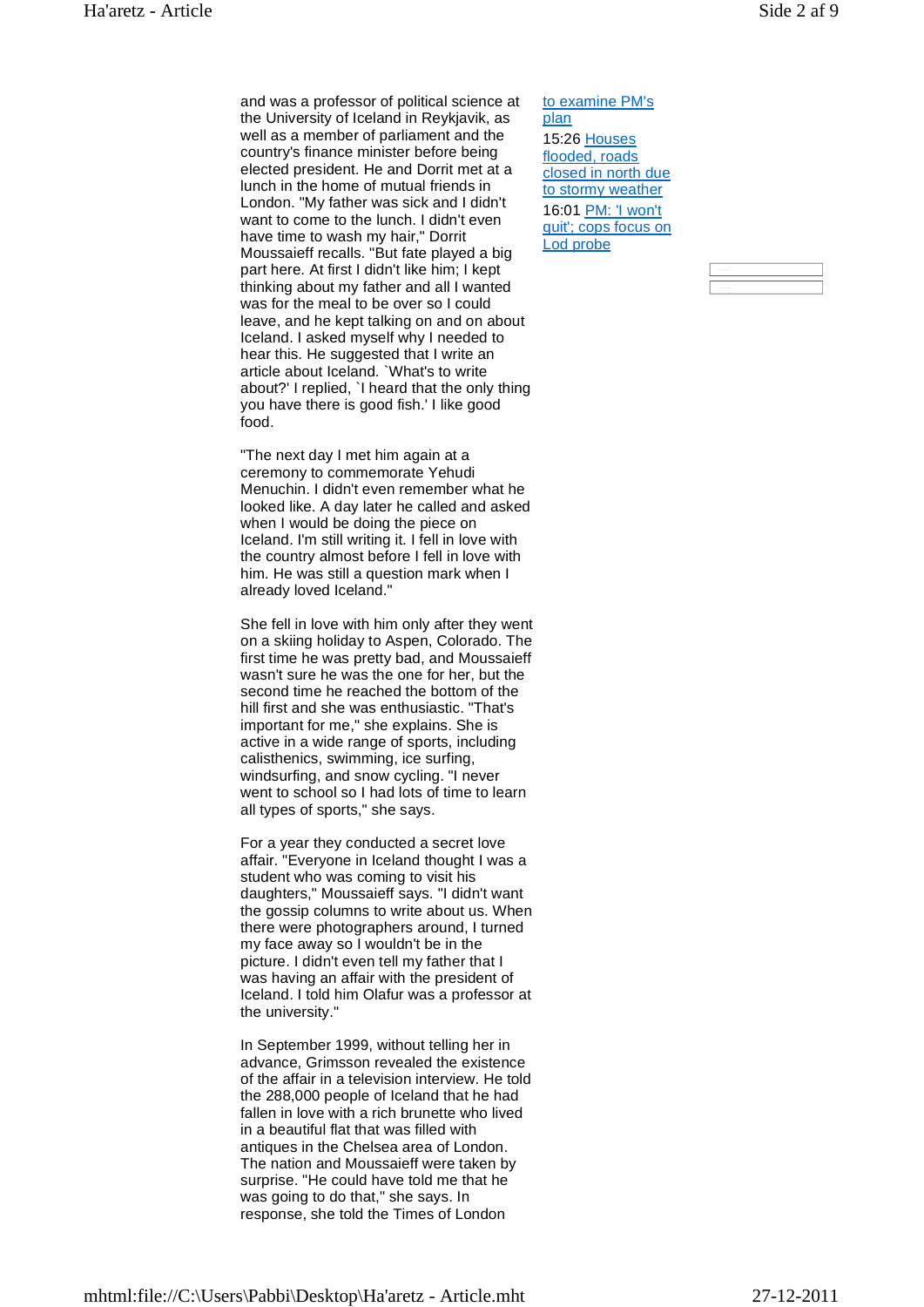that she was fond of Grimsson and loved the Icelandic people.

Grimsson: "I thought the time had come to tell my nation that she exists. I want to be honest with the Icelanders. That is part of our culture. When you tell people the truth, you give them the feeling that you trust them. The power of the president is not based on the protocol or on the symbols of office but on the people's trust in the president. That is the heart of democracy."

They were formally engaged in May 2000, but it was three more years before they married. In the meantime, they were criticized for living together without being married. Moussaieff says she was in no hurry. "First I wanted to get to know the country and to know what was expected of me if I married. I wanted to be married only if I felt that it was the right thing to do." True, polls published in the local press showed that the country's citizens wanted their president married (even though the proportion of children born out of wedlock in the country is the highest in the world - 65 percent). "But even if the polls had shown different results, I would have married her," Grimsson says. In that case, I would not have wanted to marry, Dorrit Moussaieff notes. "It's not right to force oneself on this nation."

They were married in May of this year in a civil ceremony at the presidential residence. Only a few guests were invited. "When you are president you can marry in a public wedding or in private. To do it publicly is not our style," Grimsson says. Moussaieff still finds it hard to believe that it all happened. "If someone had told me five years ago that I would marry the president of Iceland, I would have asked him what he had drank. I married not only him but the whole nation of Iceland."

She feels a lot more like an Icelander than she does an Israeli. "If something bad were to happen to Iceland, it would hurt me personally. I never felt that about any country before. My whole life I was like a gypsy. Even though I lived in England for many years, I didn't have patriotic feelings for that country. And I always had problems with Israel."

#### Why?

"Israel is not a democracy. It is a religious dictatorship. When I visit Israel with friends, I can't have a cup of coffee with milk after having a hamburger in the hotel. I can't travel on Saturday, I can't eat lobster. The only hope for Israel is to separate religion and state and for the Haredim [the ultra-Orthodox population] to start working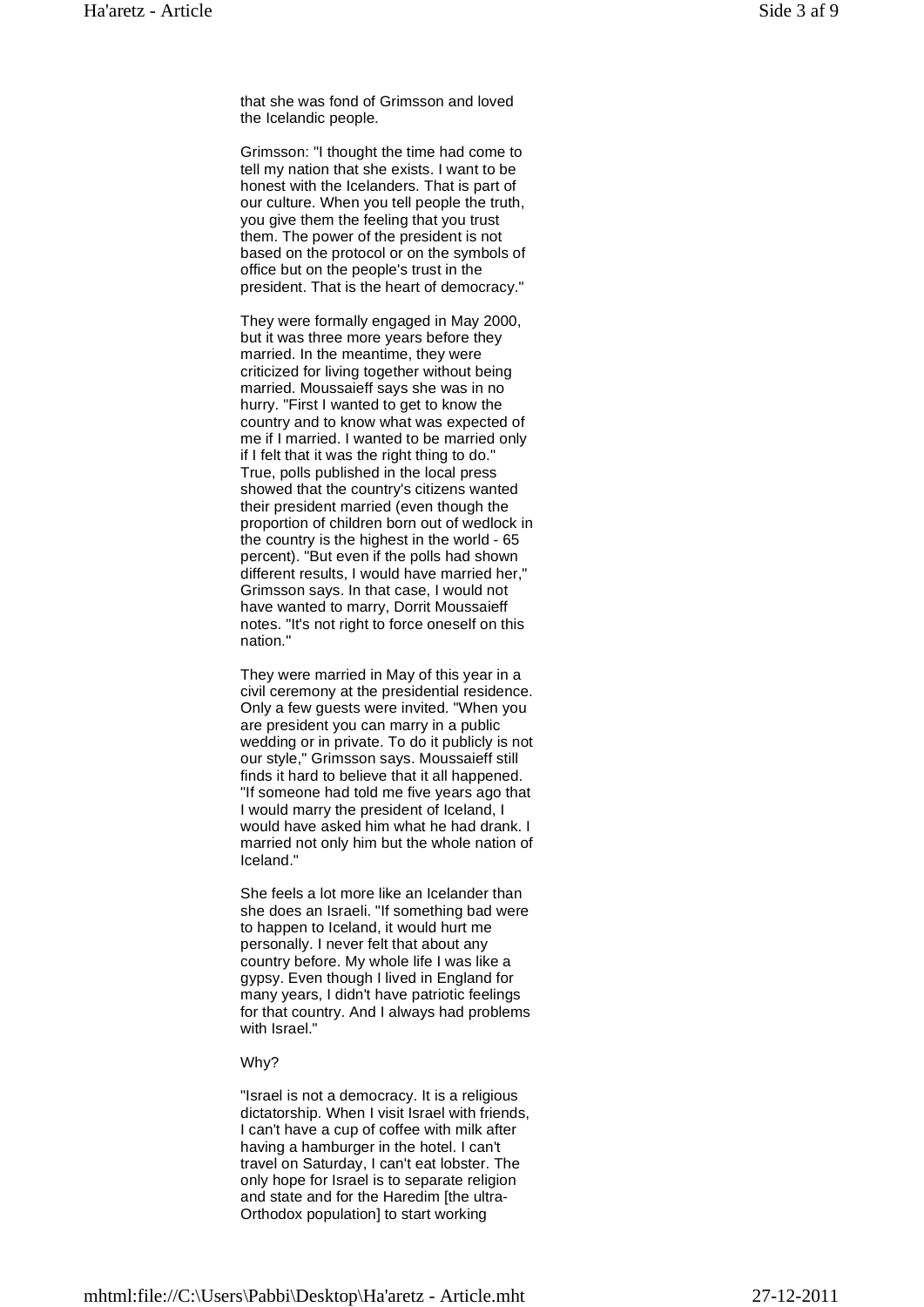instead of learning all day. In Israel, everyone, especially those Haredim, thinks he has something coming, that someone else will pay. We are setting the Palestinians a bad example.

"The view in the world is that Muslim fundamentalism is bad, but who killed Yitzhak Rabin? A Jew. Our trouble comes not from the Palestinians but from our own people. What's the difference between the demand that a Muslim woman wear a head covering and the demand that a Jewish woman wear a wig? In the end, there will be more religious people than secular people in Israel, and they will impose their will and Israel will revert to the Middle Ages. I am religious in my soul, I just don't like the religious coercion. Even my grandfather in Jerusalem would always tell me, `You can't do that, it's Shabbat.' If that were to happen today, I would do the exact opposite."

### **Part of the package**

The president in Iceland is a representational figure, but unlike the procedure in Israel, he is chosen in personal elections every four years. Grimsson's first wife, Gudrun Katrin Thorbergsdottir, was very popular and took an active part in her husband's first campaign, in 1996. She died of leukemia two years later. The two have twin daughters, today aged 29. "If I had planned a new ideal wife for myself, I would not have come up with someone who was born in Israel," Grimsson says. "I'm a realist. I knew there would be difficulties. I thought that my relationship with Dorrit would lead to a situation in which I would no longer be wanted as president. No one knew how it would work out. There was a lot of insecurity here. We are at the center of a small village and everyone is watching us."

"When Olafur was elected president, I wasn't part of the package," Dorrit Moussaieff says. "In a way, I felt it was unfair that I should become the first lady only because of a tragedy, without the people having chosen me as well. I had the feeling that I was forcing myself on them. In my first days here there were women who didn't want to shake my hand. Even one of the daughters didn't want to meet me."

Moussaieff's Jewishness was another obstacle. The leader of a small but active neo-Nazi group in the country attacked her on his Internet site. "There were a lot of sarcastic comments about her Judaism," says Miriam Rovner, a former Israeli who has lived in Reykjavik for 26 years and works as a kindergarten teacher in the city. "They said about her what people always say about Jews everywhere in the world -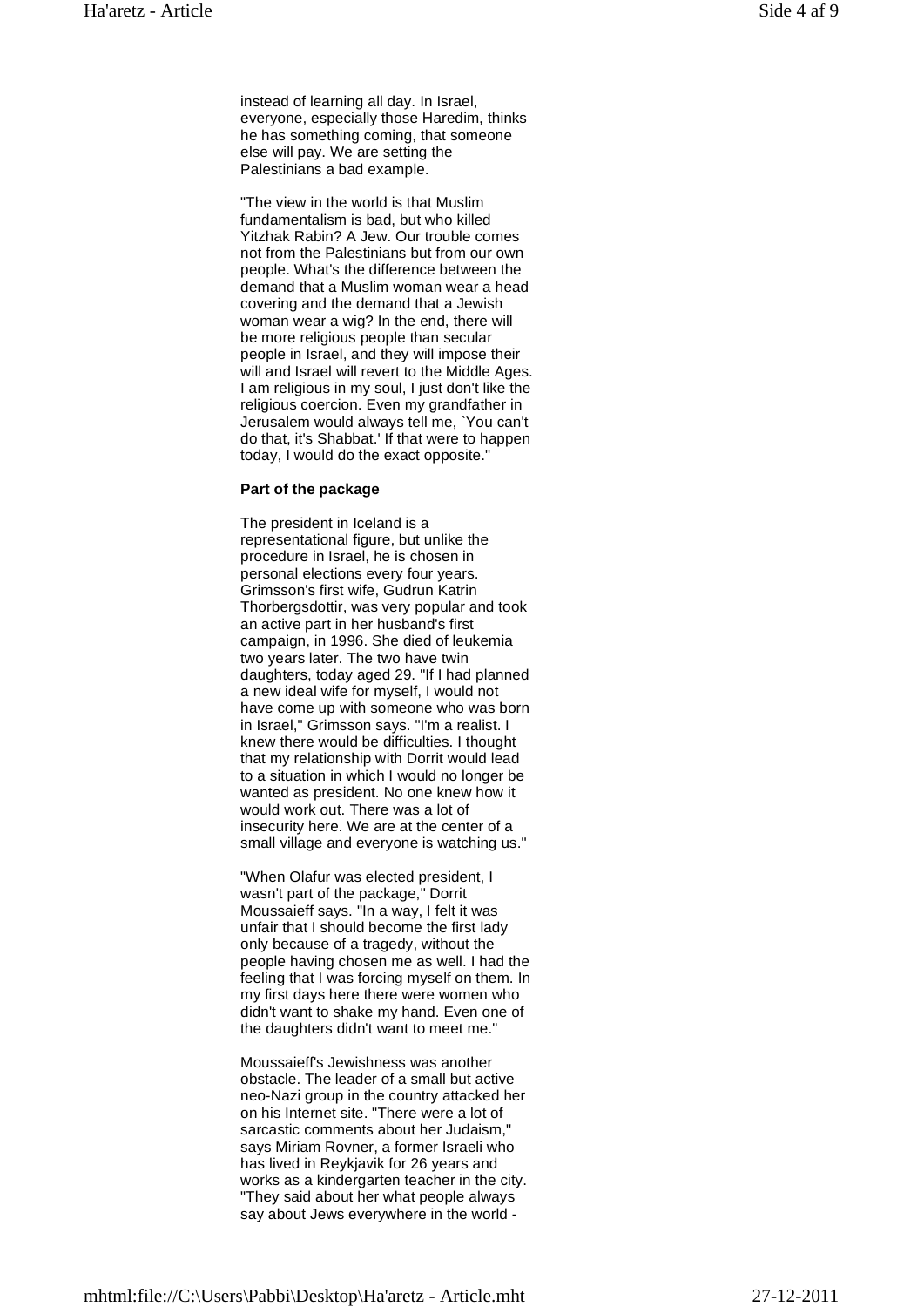Her great wealth - her father's fortune is estimated at \$150 million - also put people off. Some Icelanders told the world press disdainfully that she was part of the jet set, that she would never be able to live in Iceland. Her former husband, Neil Zarak, told the Sunday Times that her family is richer than all of Iceland. One jewel of hers is comparable in worth to Iceland's gross national product, the Evening Standard wrote. But today she is far more accepted. "She became a fact of life, she is part of Iceland," Rovner says. Hope Knutsson, a New York Jew who works as an occupational therapist in Reykjavik, where she has lived for the past 29 years, thinks "it's nice that there is someone here who represents a different culture. The majority of the people here are very much alike, it's a homogeneous country, so it's nice to have a Jewish woman representing the few Jews who live here. True, we tried to invite her to meetings of ours, and she didn't come, but the average Icelander doesn't even know that there are Jews here. Most of us don't want to be identified as Jews, and it was a brave act by the president to marry a Jewish woman."

Hildur Runa Hauksdottir, the mother of the Icelandic rock singer Bjork and an environmental activist in Reykjavik, says that the fact that the president's wife is Jewish is a cause for joy. "It's wonderful," she enthuses. "Before Christmas she read passages from the Bible on television. We respect her religion and she respects our religion. The more time that passes, the better she becomes and the more people understand her."

Moussaief, for her part, finds similarities between Iceland and Israel. "The Icelanders are very much like the Israelis very spontaneous," she says. "Setting a specified time for something in Israel is meaningless, and it's the same here. Like Israelis, the Icelanders don't attach importance to the rules of etiquette and say what they think. As in Israel, everything happens at the last minute. From England, I'm used to everything being planned months in advance. I'm always in a panic, but in the end everything works out."

#### **Pressing issues**

The Icelandic press keeps a close eye on Moussaieff. Last week, a few days after she arrived in Reykjavik on a commercial flight from London, one of the papers wrote that the flight was delayed by an hour because of the first lady. One of the passengers claimed that Moussaieff was the last person to board the plane. "That's not true,"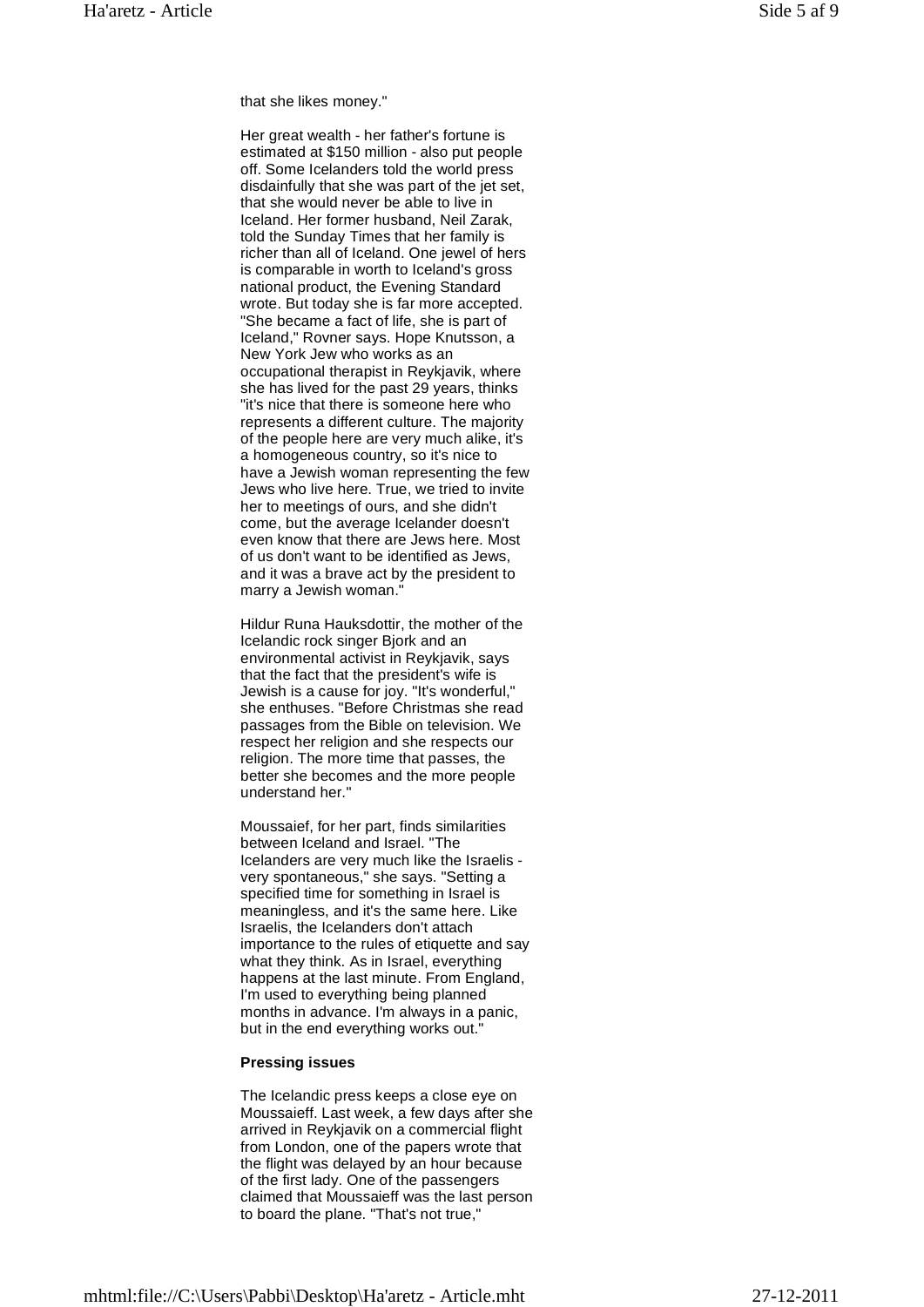Now it's liable to happen more frequently. A few weeks ago, a photograph of Moussaieff was published showing her dressed in leather pants at a formal ceremony. One of the president's advisers commented that it's not appropriate for the first lady to be photographed in leather pants. "I am what I am, and what I wear is what I feel like wearing at that moment," she retorts.

She will never be caught dressed sloppily. Her bag, her shoes and her coat match her blouse to the last button. This month a local magazine chose her as one of the bestdressed women in Iceland. She was photographed for the piece wearing a skirt by Dolce and Gabbana and in clothes by Donna Karan. "Sometimes I change clothes five times in a day," she reveals. "It's very important for me to look good. People take more notice of what you look like than of what you do."

The Icelanders are materialists, Hope Knutsson agrees. "One of the reasons they like her is that she dresses well. They think that anyone who dresses well is a nice person." An important part of her winter wardrobe is fur coats in different sizes and colors. The worldwide protest against the use of furs doesn't bother her. "Animals are just animals," she asserts. "When every man and woman in the world has enough to eat, I will begin to be bothered by the situation of the animals. In the meantime, I don't care about animals. I'm more concerned about people."

Grimsson agrees: "We understand that there should be harmony in nature. This is part of the harmony. People here have survived in the north for hundreds of years only because they wore furs. If you want to hunt animals and sell the furs to big countries, that really does create a threat to the existence of the animals. But Iceland has only 288,000 people, and fur coats for them will not make the animal world extinct."

Moussaieff is not a devotee of the rules of protocol. "I find it difficult to behave according to what I am supposed to do. I am a spontaneous person. In the middle of a formal event I saw a boy almost trip, so I tied his shoelaces for him. People commented that I mustn't do that. At a very formal dinner I am capable of getting up and getting something myself. When the king of Norway and his wife visited us, we went to visit a place where bird meat is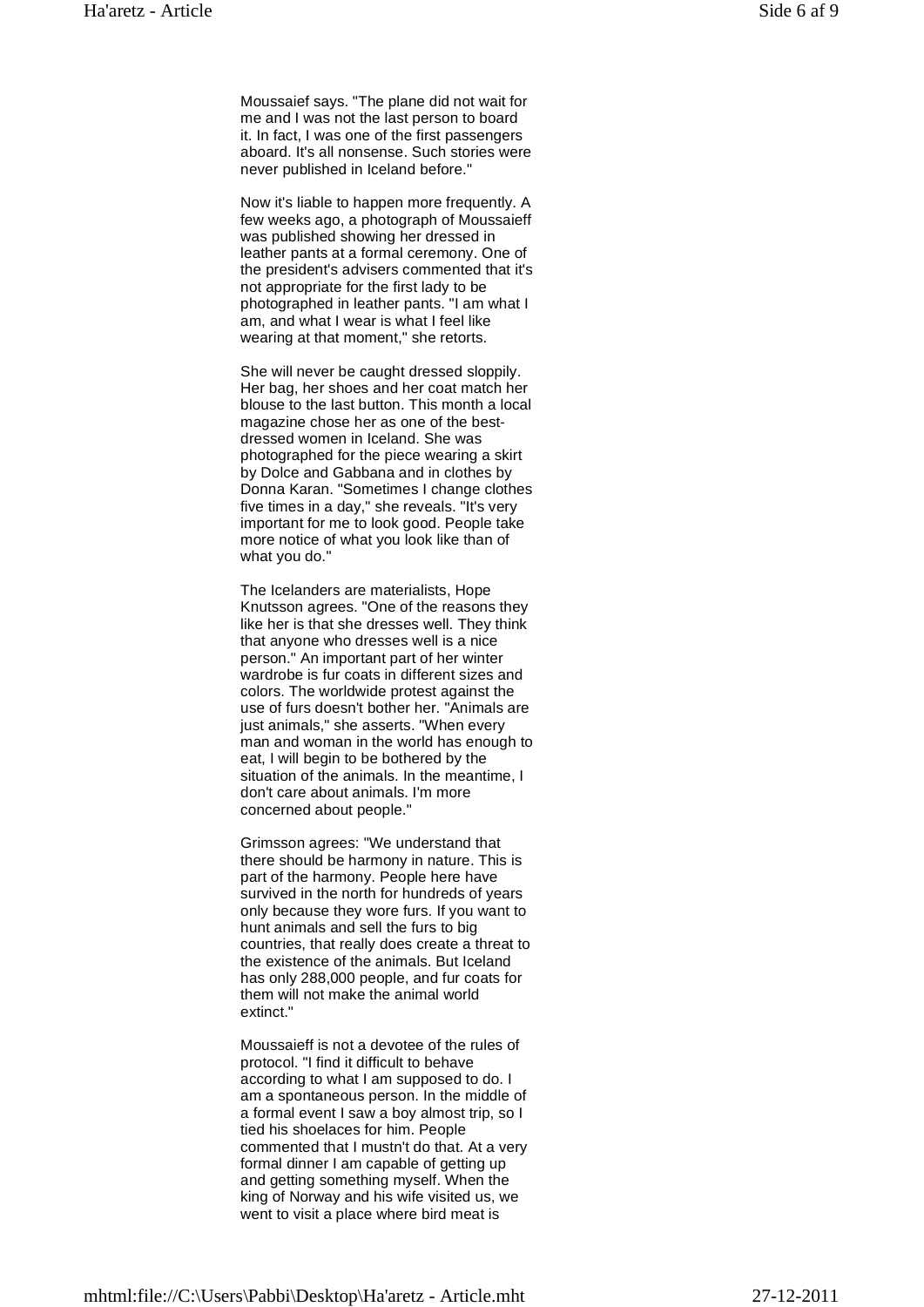"That kind of thing is always happening to me. When the queen of Sweden was here, she wanted to go swimming. She didn't have a bathing suit and all the stores were closed. I offered her one of my bathing suits. I was told that this was impossible, that according to the rules of protocol I could not give the queen an old bathing suit of mine, but she took it and we went swimming and had a good time."

She breached the rules of protocol again on a visit to Russia a few months ago, when she acted as an interpreter. "[President Vladimir] Putin speaks Russian and German. I was the only one who knew German. That makes all the difference. If you talk to someone by yourself and not through interpreters, you can understand what kind of person he is."

And what is the verdict?

"The Russians are lucky to have a president like that. Previous presidents drank vodka, but he drinks water and eats fish and vegetables. He goes skiing and does karate and he says he will build one of the best ski sites in the world in Russia. He is an excellent president."

The interview with Haaretz was also conducted without sticking to the usual rules. Moussaieff agreed to be interviewed but didn't tell the president's spokespersons about it. They learned about the interview only a few days later - and were furious. "I didn't know I was supposed to do that," she says.

She doesn't need either spokespersons or PR people. In Iceland everyone knows her even without them. Residents of Reykjavik were doing their Christmas shopping in the city's small commercial center, which is located at the intersection of several small streets. The sidewalks were covered by a thick layer of ice. Mousaaieff ventured out wrapped in a white coat with fur trimming, with only her face visible, but everyone recognized her, smiled and whispered among themselves.

The same pattern repeated itself in the two busy shopping malls in the city. Everyone recognized her, and saleswomen in the shops went over to embrace her. She is a big buyer. A few weeks ago she bought 20 pairs of jeans in one store, as gifts for her friends. Sometimes the president joins her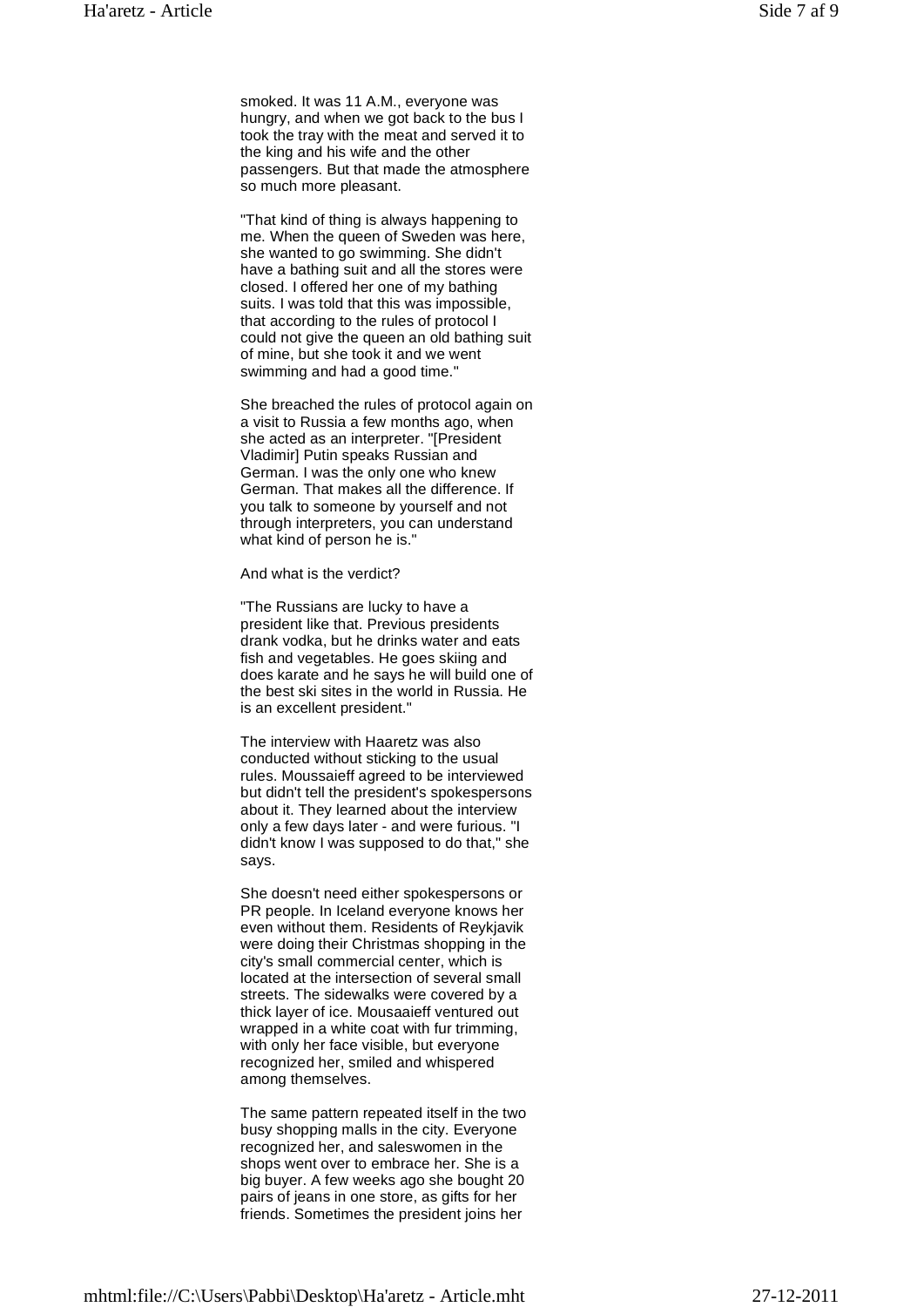on her shopping sprees. In the week of Christmas they arrived late one evening at a large bookstore in the center of Reykjavik. Clients shook the president's hand and wished him a happy holiday. He bought a large number of books as presents. "Books are the most popular holiday gift in Iceland," he says. "Everyone has collections of books, including the fisherman and the farmer in the remotest village." As Grimsson left the store, the bags triggered the alarm. The guard at the entrance laughed. No one imagined that the president had stolen a book, but he returned and negotiated the door again, this time successfully.

The presidential couple travels in Iceland without bodyguards. The presidential residence, too, is unfenced and unguarded. Invited guests enter the president's office without a security check. It's a matter of principle, Grimsson says: "Our message to the world is a dialogue between the leader and the people. We are not the only ones. Jawaharlal Nehru, the first prime minister of India, traveled all over his country with only a chauffeur. In Israel, too, there were no security men between the leaders and the people in the past."

But that changed after a prime minister was assassinated.

Grimsson: "Politicians are assassinated in Nordic countries, too, but that does not change the Nordic openness. People are creating more and more walls between the elected representatives and the people that elected them, on the pretext of security. In many cases, this is used even when it is not needed. There are always dangers driving a car is dangerous, too - but that doesn't mean that because of the dangers the public's representatives have to be remote from the people. They must be accessible. That is part of democracy. If you don't do that, you lose those moments in which the people tell you what they think without security people fencing you off from the nation.

"The only way to consolidate a democratic society is on the basis of trust. Israel's tragedy today is that you have lost that trust. In the first years of Israel it wasn't like that. The tradition of Israel was one of dialogue and trust. It's hard to aim for a life that is without dangers and risks."

Grimsson discovered this for himself in a fashionable cafe in the center of Reykjavik during the pre-Christmas season. A bearded young man tried to strike up a conversation with him. Grimsson gave him a short reply. The man walked up to our table and kissed the president on the